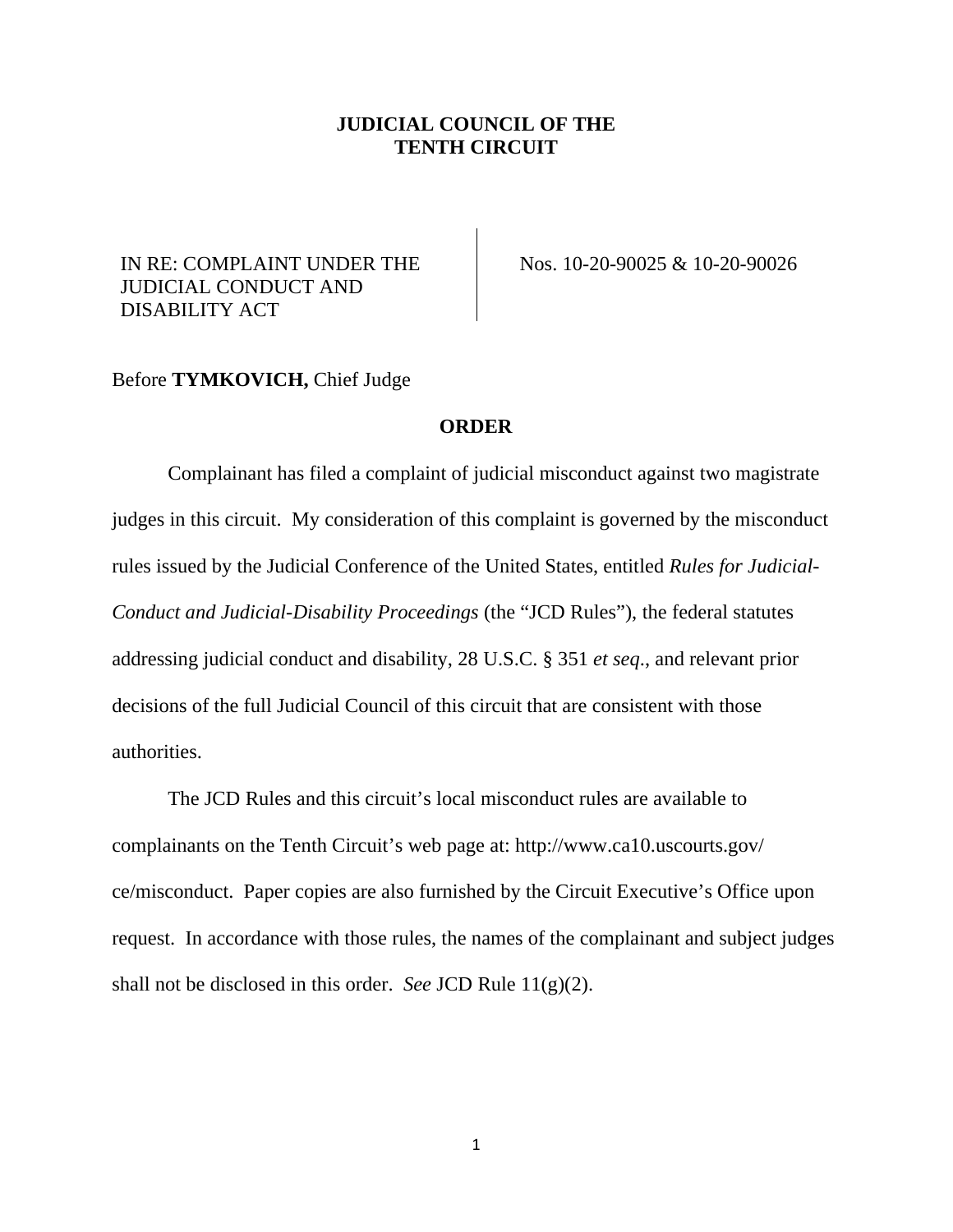Complainant alleged that the two subject judges engaged in misconduct while assigned to his civil proceeding.<sup>[1](#page-1-0)</sup> Complainant asserts that at least one of the subject judges erred in failing to include a proper definition in one of the judge's orders. This claim is not cognizable as misconduct because it is "directly related to the merits of a decision or procedural ruling." JCD Rule 11(c)(1)(B); *see also* Commentary to JCD Rule 4 (stating that "[a]ny allegation that calls into question the correctness of an official decision or procedural ruling of a judge—without more—is merits-related").

Complainant also contends that both judges have violated their oaths of office and that they are biased and prejudiced against complainant. While allegations of bias can state a valid claim for misconduct even when it relates to a judge's ruling, *see* Commentary to JCD Rule 4, this claim fails because it is completely unsupported. The JCD Rules require complainants to support their allegations with "sufficient evidence to raise an inference that misconduct has occurred." *See* JCD Rule 11(c)(1)(D).

Accordingly, this complaint is dismissed pursuant to JCD Rule 11(c). The Circuit Executive is directed to transmit this order to complainant and copies to the subject judges and the Judicial Conference Committee on Judicial Conduct and Disability. *See* JCD Rule  $11(g)(2)$ . To seek review of this order, complainant must file a petition for review by the Judicial Council. The requirements for filing a petition for review are set

<span id="page-1-0"></span><sup>1</sup> Complainant filed a complaint that was substantially over the page limit. Complainant was advised of Tenth Circuit Misconduct Rule 6.1 (limiting complaints to five pages). In response, complainant requested that only the first five pages of his complaint be reviewed.